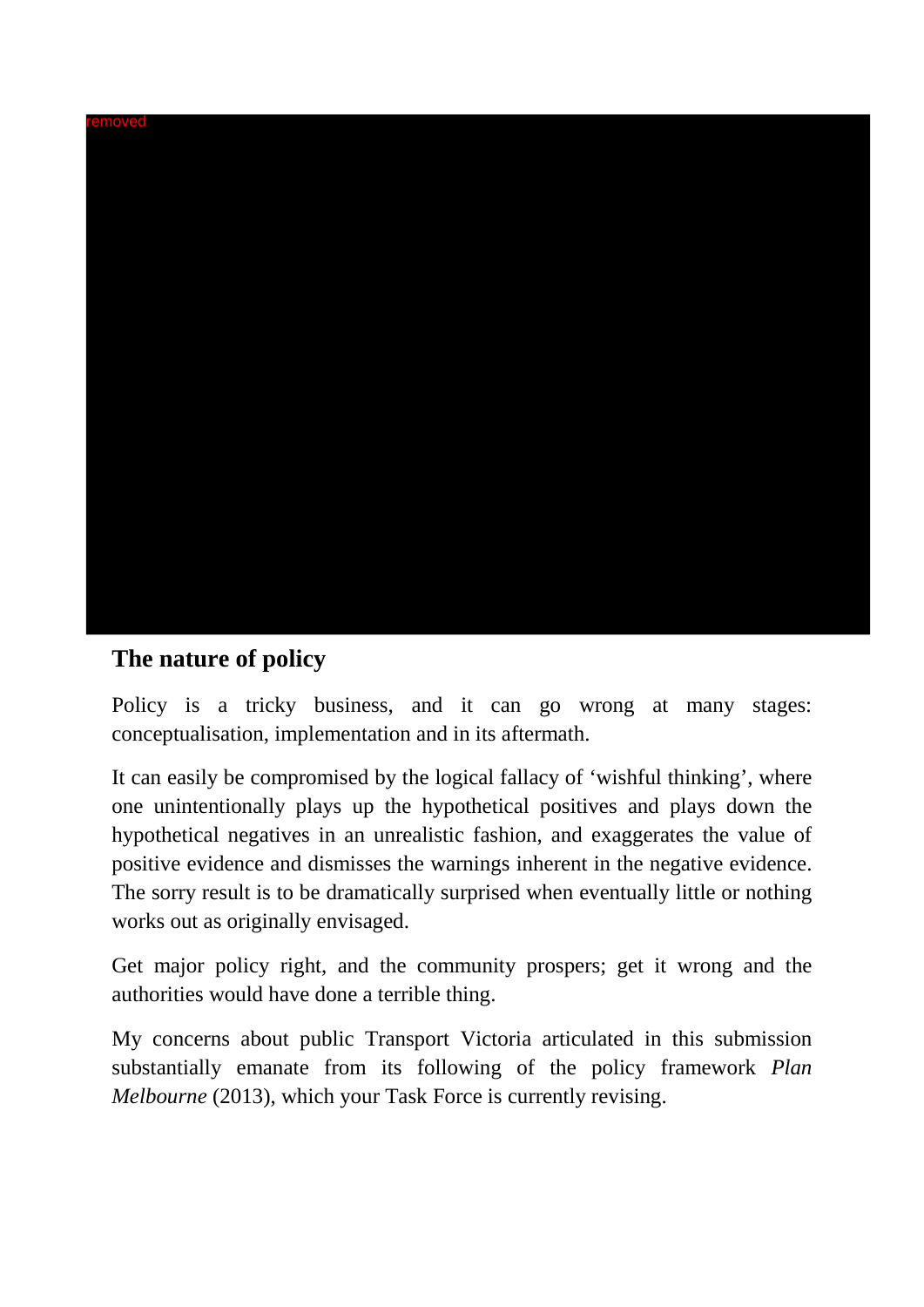#### **The situation**

Public Transport Victoria is pushing to transform our tram system into a light rail system, which seeks tram domination of many of our main roads rather than the sharing of our main roads with many other forms of transport vital to maintaining productivity and the quality of life in Melbourne, especially cars.

Consequently, Public Transport Victoria is the main driver behind the push for radical changes to Acland and other streets that have tram stops or tram a terminus.

Unfortunately, Public Transport Victoria has got policy horribly wrong too often, including in Fitzroy Street St Kilda. The street is ailing terribly.

Its recent significant decline has many reasons, but it has strikingly been evident since Public Transport Victoria cut off access roads, raised the tram tracks to sever the street from West St Kilda, Middle Park and Albert Park, removed many parking spaces, and put in too many enormous traffic-jamming super tram stops. As I have recognised, other factors have harmed this street as well, but Public Transport Victoria is the main culprit. Is Fitzroy Street mortally wounded? Perhaps. I hope not. But it will need expensive policy reversal to be saved.

While I am generally concerned about the plans of Public Transport Victoria for Route 96 and Melbourne's tram service in general, I am specifically concerned about the past and current proposals for the transformation of Acland Street into a dual tram terminus by Public Transport Victoria, plans which have recently also involved the City of Port Phillip.

I believe that the proposal for Acland Street has the potential for apparently unforeseen, inadvertent, negative consequences emanating from plans that are improperly thought through and likely to harm many whom they are intended to help.

### **My concerns:**

### **Parking and access roads**

Part of Public Transport Victoria's plans for redeveloping Melbourne's tram system into a light rail system involves the removal of many on-street parking places and blocking may connecting access road to certain destinations.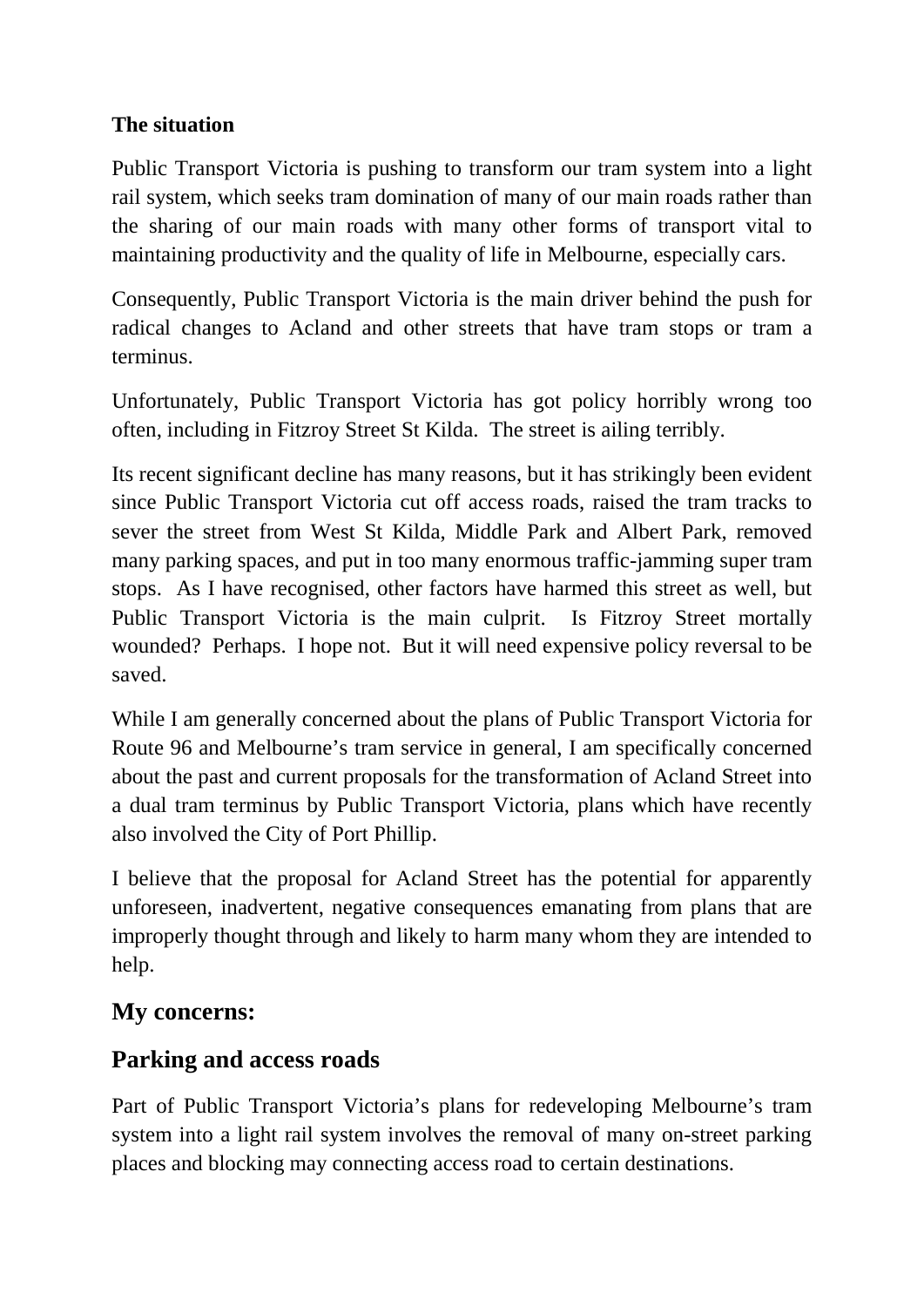In the light of this, I believe that the plan for Acland Street removes vital infrastructure from the street, and immediate surrounds, that is essential for the amenity the residents and visitors and the viability of the businesses that have made Acland Street a much loved place for locals, other Melbournians and tourists.

Importantly, Public Transport Victoria's super tram stop terminus plan removes vital car parking places, vehicle access and road connectivity. Just look at what happened in Fitzroy Street St Kilda and also in Bridge Road Richmond. Many businesses adjacent to the super tram stops, where the parking spaces were removed, went under and shops remain vacant years later.

This is a warning that Public Transport Victoria's plans have not been working out as envisaged. More thought is required, necessitating the scrutiny of the existing policy framework and judicious practical revision.

A fundamental problem with many of the super tram stop development proposals is that they appear to have been primarily conceptualised for potential customers commuting via public transport to and from the city, a paradigm that would work very well for residential suburbs.

But the transport needs of an inner-urban entertainment and mixed business precinct, like Acland Street, are different, being much more varied. These areas rely on a viable transport mix, where the existing level of accessibility for cars and the optimal use of already limited parking spaces are vital for business viability.

Furthermore, if you reduce the connectivity of the roads accessing Acland Street and remove most traffic from Acland Street, as Public Transport Victoria plans to do, it will compromise accessibility for all those who drive to this destination. As well as make it difficult for deliveries to shops and for staff to commute.

The current plan for redirecting the access roads is complex, confusing and messy rather than simple and clear. This is, to me, is a serious warning sign of future problems. My concern is that nearby Shakespeare Grove will clog with the Luna Park traffic forced into one mostly one-way street. Plus, access to Acland Street would be blocked from the Barkly Street end, which is prohibitive to visitors commuting from the South East. The likely result: traffic chaos that will deter those who travel by car to Acland Street and other St Kilda attractions.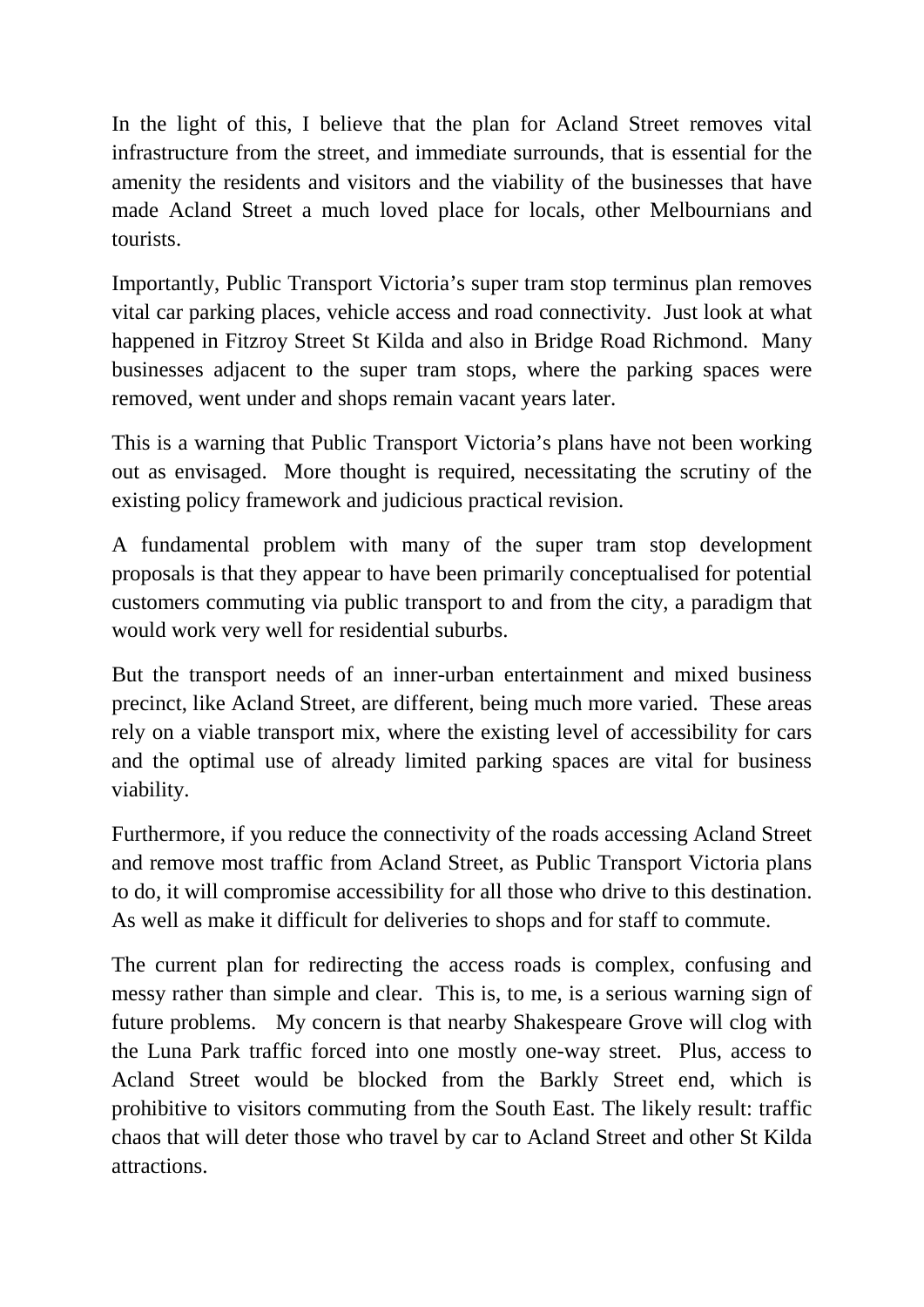More car spaces are needed for Acland Street, not less, and access roads need to be maintained, not decreased. I believe that this is what the Task Force should be considering.

The problems on the horizon for Acland Street, should its redevelopment go though, could be repeated in many other high activity streets that are muchloved destinations, loved by locals, other Melbournians and tourists.

Moreover, Acland Street is already adequately served by trams. Changing the size or shape of the tram stop terminus is unlikely to bring in any additional customers, but taking away the most convenient parking and restricting vehicle traffic in Acland Street and the intersecting access roads will create the frustration that will drive customers away.

A viable entertainment and shopping precinct must have access roads and parking. It has to be convenient. If not, people go elsewhere.

With adequate infrastructure, businesses can grow and flourish, or new businesses can be started. And amenity for residents and visitors can be maintained or improved. The enhancements to the quality of life for our community that follow are enormous. The consequences of removing vital infrastructure can be horrendous. The Task Force should consider this.

## **The federal disability legislation**

Much of the debate around the redevelopment of our tram system and the installation of enormous super tram stops has involved references to compliance with the federal disability legislation. However, if there is no tram stop in Acland Street, no compliance is required. Compliance is compulsory only for new stops, not existing stops which can remain until 2022 or 2032, and even longer if they qualify for special consideration.

The *Disability Discrimination Act* (1992) requires that public places should be made accessible to people of disability. But Acland Street is already very accessible. There is a fully compliant super tram stop that is adjacent to Acland Street at Luna Park from which all the Acland Street shops are accessible.

In the *Disability Discrimination Act* (1992), Section 31 states that the relevant federal minister (the Attorney-General) can formulate the standards for compliance with the Act for public transport.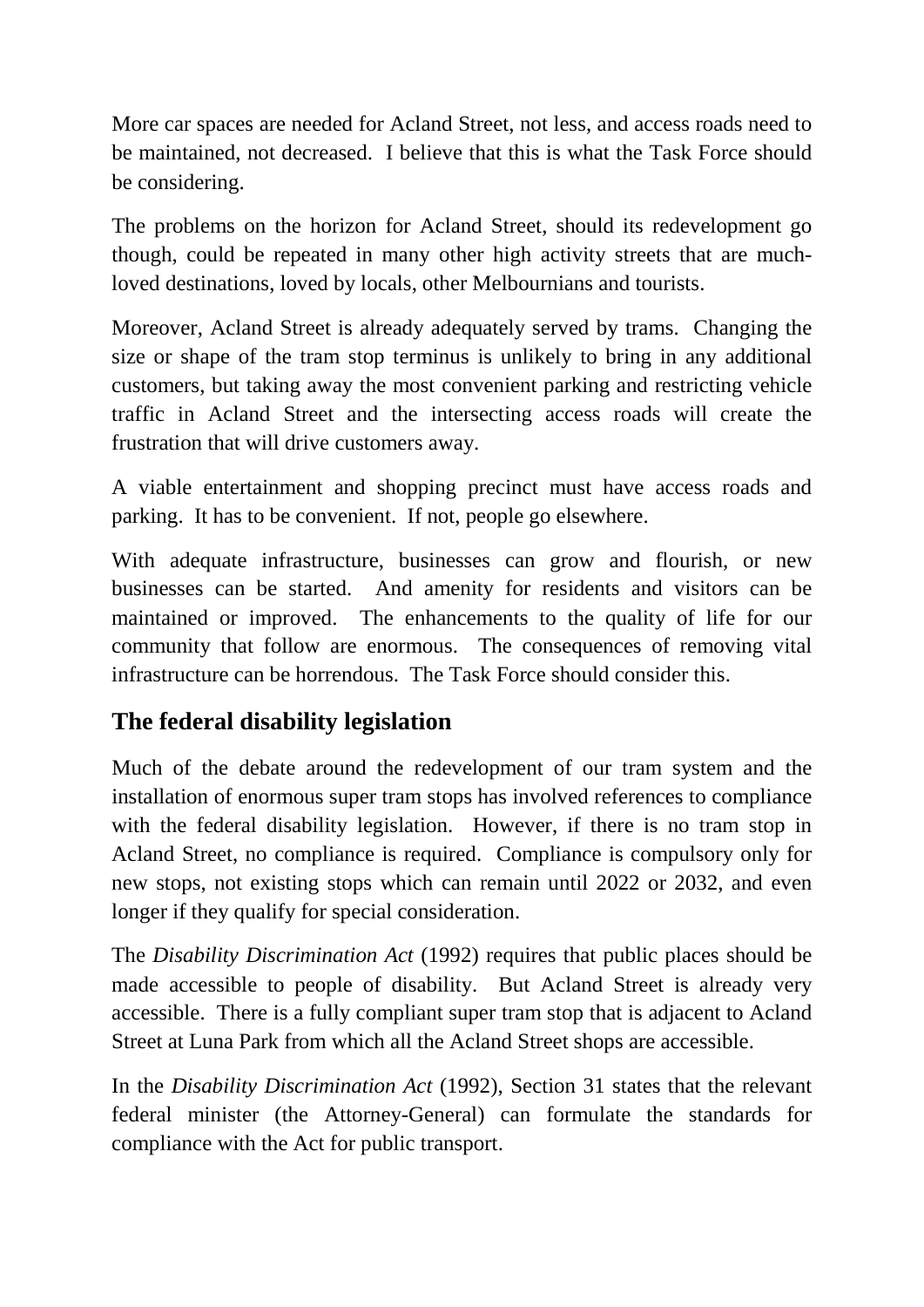In 2002, the then Attorney-General released these guidelines: *Disability Guidelines for Accessible Public Transport* (2002). In the Section 33.7 several very reasonable exemption clauses are listed, for which Acland Street likely qualifies.

These opportunities for compromise centre on the notion of 'unjustifiable hardship on any person or organisation'. This unjustifiable hardship can include: 'loss of revenue', 'detriment reasonably likely to be suffered by an operator, provider, passenger, or other person or organisation concerned, including in relation to equality of amenity', 'loss of heritage values', and issues regarding 'any exceptional operational, technical or geographic factors', to name a few. And also note: the *Disability Discrimination Act* (1992) does not require the full compliance of existing infrastructure until December 2032.

After a change of federal government, these guidelines were amended in 2010. They became tougher, since potential exemptions are to be assessed by a Commission that must consult the Accessible Public Transport Jurisdictional Committee and any other body or person the Commission seeks fit to consult. Plus, the exemptions are only granted for 5 years and then they have to be reviewed.

But once an exemption is established for Acland Street and it is seen to work well for all its diverse clientele, including the disabled, then the potential for the renewal of the exemption is promising.

Plus, I believe that the current proposals for Acland Street are detrimental to the disabled. Taking away one hundred per cent of the street parking in Acland Street removes the very parking spaces that are indispensable for transporting those disabled people, who rely on cars, to arrive close to the destination they love. I, and many others, have used these parking spaces in this manner to assist disabled friends and relatives. I am also concerned that the recent design of a trench for the super tram stop only creates a huge obstacle for the disabled in crossing the street, which is unfair. Moreover, I worry that proposals threaten to damage or destroy the very entertainment precinct that the disabled people seek to enjoy along with all of us.

Furthermore, the *Disability Discrimination Act* is comprehensive, and it includes regulating the design of streetscapes. The current proposal, with its enormous trench and the removal of close-by parking used by the disabled, may put the authorities responsible for street scapes in breach of the Act, which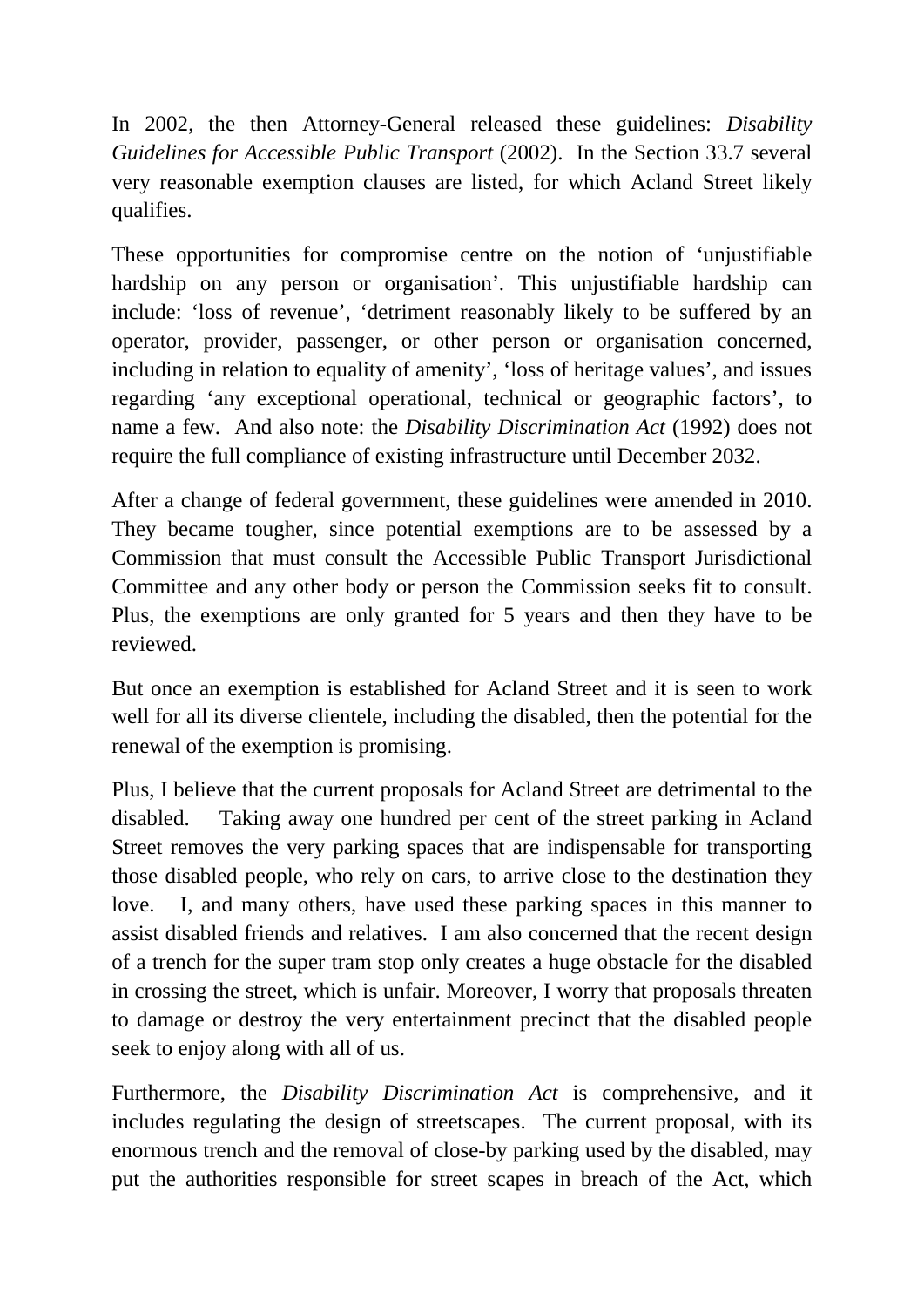requires compliance 'to the fullest extent possible'. No-one has considered this. This point alone sufficiently justifies a close scrutiny and revision of policy.

In addition, there appears to be reluctance in Public Transport Victoria to explore more discrete options for assisting the disabled, such as retractable ramps on trams like in Europe, which will preserve Acland Street and other threatened shopping strips as they are, and maximise the happiness of all of us. The Task Force should consider this.

## **The proposed 'mall'**

Regarding the promise of a mall for Acland Street. The proposed 'plaza' at the end of the street is almost the same size as the proposed sunken super tram stop, and, I suspect, it merely serves as a convenient excuse to block the street to cars and give priority to tram movements, which is what Public Transport Victoria wants. This was evident in the earlier plan: 'Acland Street - Concept 4', and it remains in the revised plan: 'Acland Street Renewal: Draft Streetscape and Framework Plan'.

Some transformations of streets into malls work and others do not. I have concerns that Acland Street is unsuitable to be transformed into a semi-mall. It needs vehicle access. It works well as it is.

In addition, the benefits of a mall as public space are already available in the use made of the adjacent O'Donnell gardens next to Luna Park. Furthermore, the potential expansion of public space by future developments to the beachside Triangle site, near the Palais theatre and Luna Park, would also make a semimall in Acland Street even more unnecessary. A permanent truncated mall in Acland Street, which has serious risks of not working as hoped, appears unattractive and excessive in the light of the removal of vital infrastructure and road connectivity and the with the availability of ample public space nearby.

However, the option of making Acland Street a temporary mall only on special festive days appears attractive and should be explored.

Regrettably, in my opinion, from the beginning the mall has been used by Public Transport Victoria as a political tactic to get their way, and it has been a very clever one, beguiling many people. This mall was mentioned by them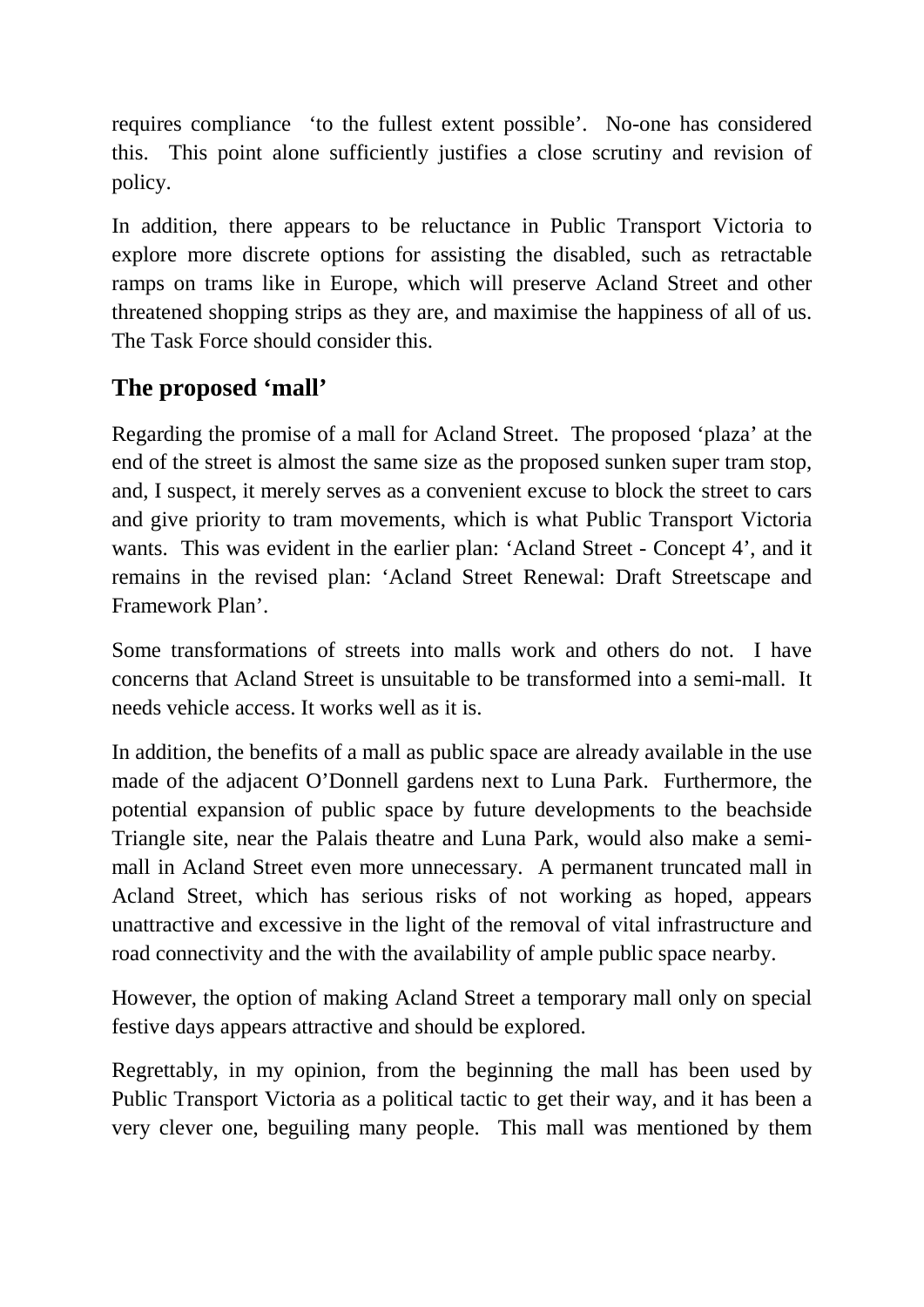because they know that most of us love the idea of a mall. The very word has connotations of leisurely, pedestrian-friendly public spaces.

However, this proposal cannot become a true mall. This is a narrow street that will have an enormous sunken super tram stop terminus in it, and the frequent 2 to 4 minute tram movements will probably destroy the amenity of the environment. I suspect that no carefree leisure will be found here. What they call a 'mall' will in actuality be a giant transport terminus with a few nearby shops crammed close by, if these businesses survive the changes. They may not.

A true mall would need to be tram free. Malls are an attractive idea, but their locations have to be suitable and Acland Street is not suitable in my opinion.

# **The Luna Park or Elwood tram stop options**



A major tram stop or terminus in front of Luna Park could be an asset to the St Kilda community providing public transport access to many of St Kilda's attractive features: Luna Park, the Palais Theatre, the beach and foreshore, the Sunday street market stalls on the upper Esplanade, the Esplanade Hotel music venue, and the Acland Village, without threatening to damage or destroy any of them.

Public Transport Victoria also claims that they must have a tram stop in Acland Street to service the Elwood residents, whom they claim would be unwilling to walk either about 100 or 200 metres further to catch the tram at Luna Park. This is an interesting unintended confession by Public Transport Victoria, which is that inconvenience to customers may harm their business interests. The creation of inconvenience (to those using their cars) is exactly the threat to the Acland Street traders and their businesses. The major inconveniences to the traders' customers likely to result from the proposed changes to Acland Street could be detrimental, at best, and destructive at worst.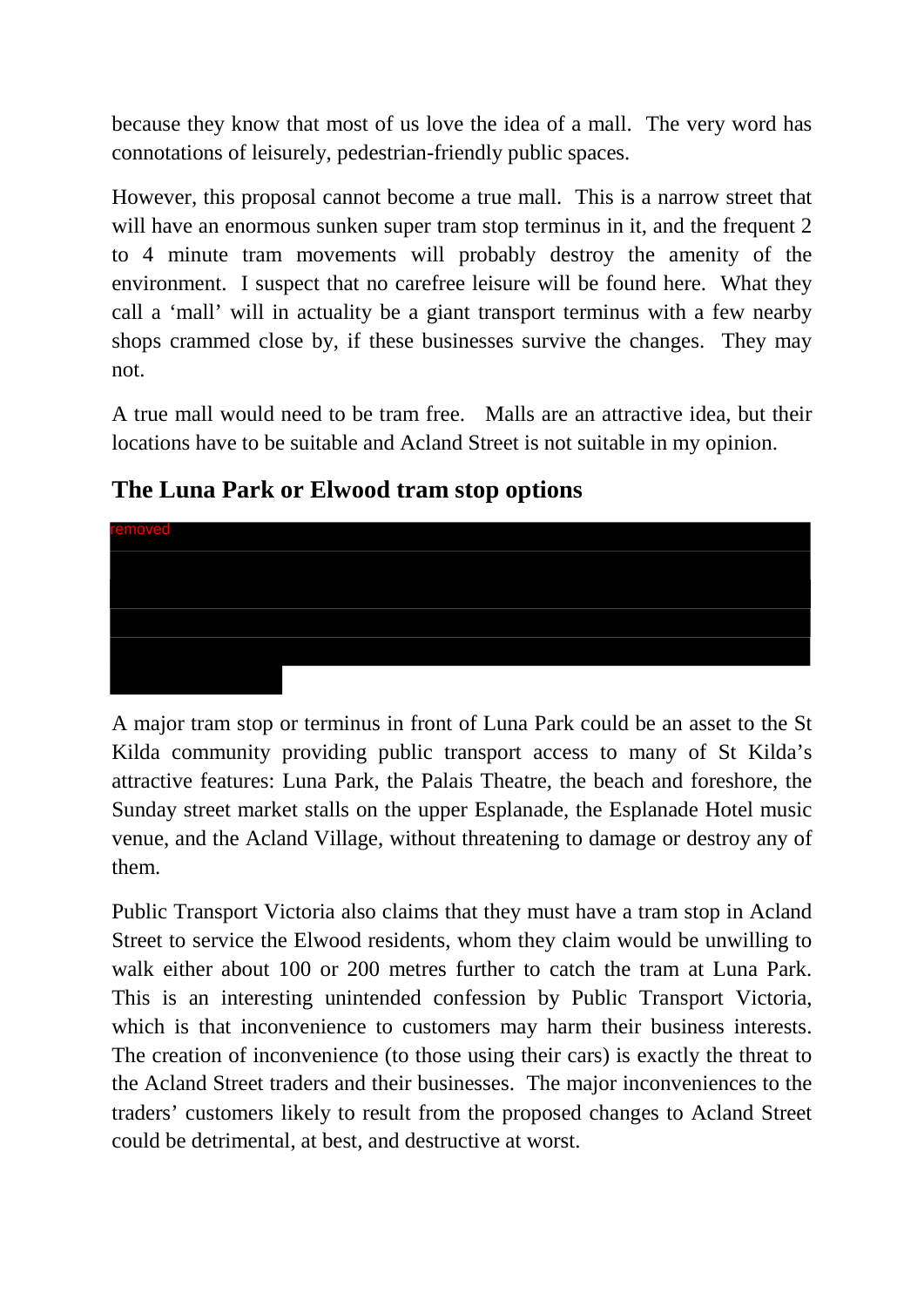Again, let me make this perfectly clear: Public Transport Victoria recognises the potential for reduced business by inconveniencing customers, which is why it refuses to accept the Luna Park tram stop option and declares, in their usual uncompromising fashion, that removing the tram stop from Acland street is 'not negotiable'. If the inconveniencing of customers who use the tram is an issue, then the inconveniencing of customers who visit by car, and who need parking and accessible roads, must also be considered an issue of importance to government and to the Task Force.

Furthermore, if inconvenience to Elwood commuters is an issue, then why doesn't Public Transport Victoria explore the option of extending the tram service into Elwood? This would be a positive development for our city and for public transport advocates. But Public Transport Victoria refuses to explore that option, suggesting to me that they are only funded for super tram stop construction and they are more interested in protecting their generous funding allocation than servicing the community they are supposed to serve. Extending the tram service to Elwood fits with polices for the extension of tram lines in both *Melbourne 2030* (2002) and *Plan Melbourne* (2013), and it should be explored by the Task Force.

### **Summary of my recommendations:**

- I believe that the plans to transform Melbourne's tram system into a light rail system contain the potential for many apparently unforeseen negative consequences. Much of this will involve damage to, or the destruction of, many much-valued and much-loved iconic shopping strips along tram lines. The potential negative impact on Acland Street, if it is redeveloped as planned, will be a sad and sorry example of one of these apparently unforeseen, inadvertent, negative consequences. Revision is therefore required by the Task Force of the key policy framework to help prevent these kinds of outcomes.
- More car spaces are needed for Acland Street, not less, and access roads need to be maintained, not decreased. I believe that all forms of transport, including cars, are important to Melbourne and to the viability of entertainment and mixed business precincts.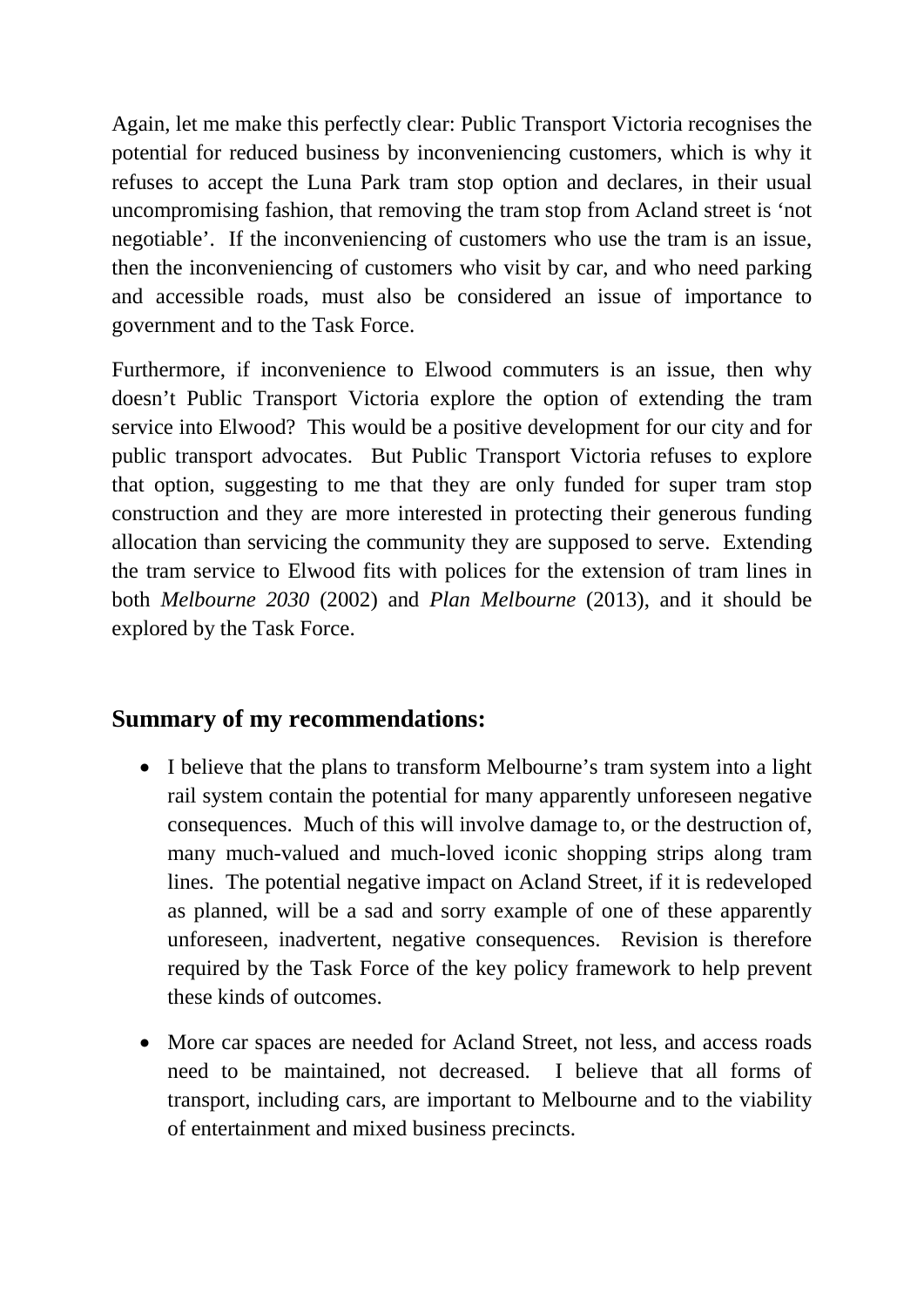- In regards to the federal disability legislation, if there is no tram stop in Acland Street, no compliance is required. Compliance is compulsory only for new stops, not existing stops which can remain until 2022 or 2032, and even longer if they qualify for special consideration. Disability access is very important, and can be explored and implemented without necessarily following the plans of Public Transport Victoria or its timetable for the redevelopment of Route 96, which includes Acland Street.
- The *Disability Discrimination Act* is comprehensive, and it includes regulating the design of streetscapes. The current proposal, with its enormous trench and the removal of close-by parking used by the disabled, may put the authorities responsible for street scapes in breach of the Act.
- The government and Task Force should explore more discrete options for assisting the disabled, such as retractable ramps on trams like in Europe, which will preserve Acland Street and other threatened shopping strips as they are, and maximise the happiness of all of us.
- The option of making Acland Street a temporary mall only on special festive days appears attractive and should be explored. Malls can be wonderful for communities and for tourism but only if they are well located. Acland Street is unsuited to become a permanent mall.



• If the inconveniencing of customers who use the tram is an issue, as Public Transport Victoria claims, then the inconveniencing of customers